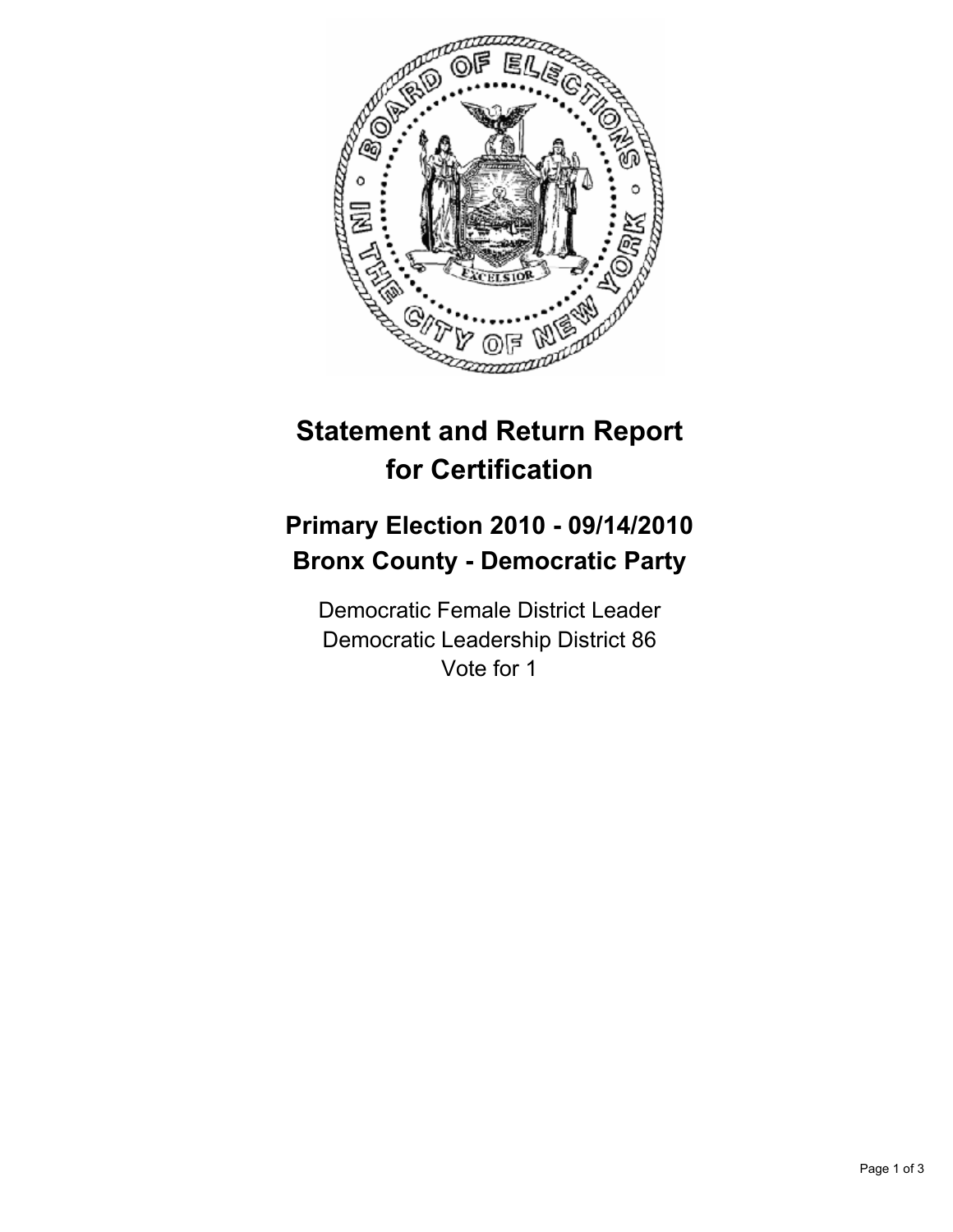

## **Assembly District 86**

| <b>PUBLIC COUNTER</b>        | 4,501 |
|------------------------------|-------|
| <b>EMERGENCY</b>             | 0     |
| ABSENTEE/MILITARY            | 42    |
| <b>AFFIDAVIT</b>             | 111   |
| SAMANTHA SERRANO             | 1,355 |
| YUDELKA TAPIA                | 1,494 |
| ADELINA ST. CLAIR (WRITE-IN) |       |
| DAISY DUCK (WRITE-IN)        |       |
| ELM (WRITE-IN)               |       |
| <b>Total Votes</b>           | 2,852 |
|                              |       |